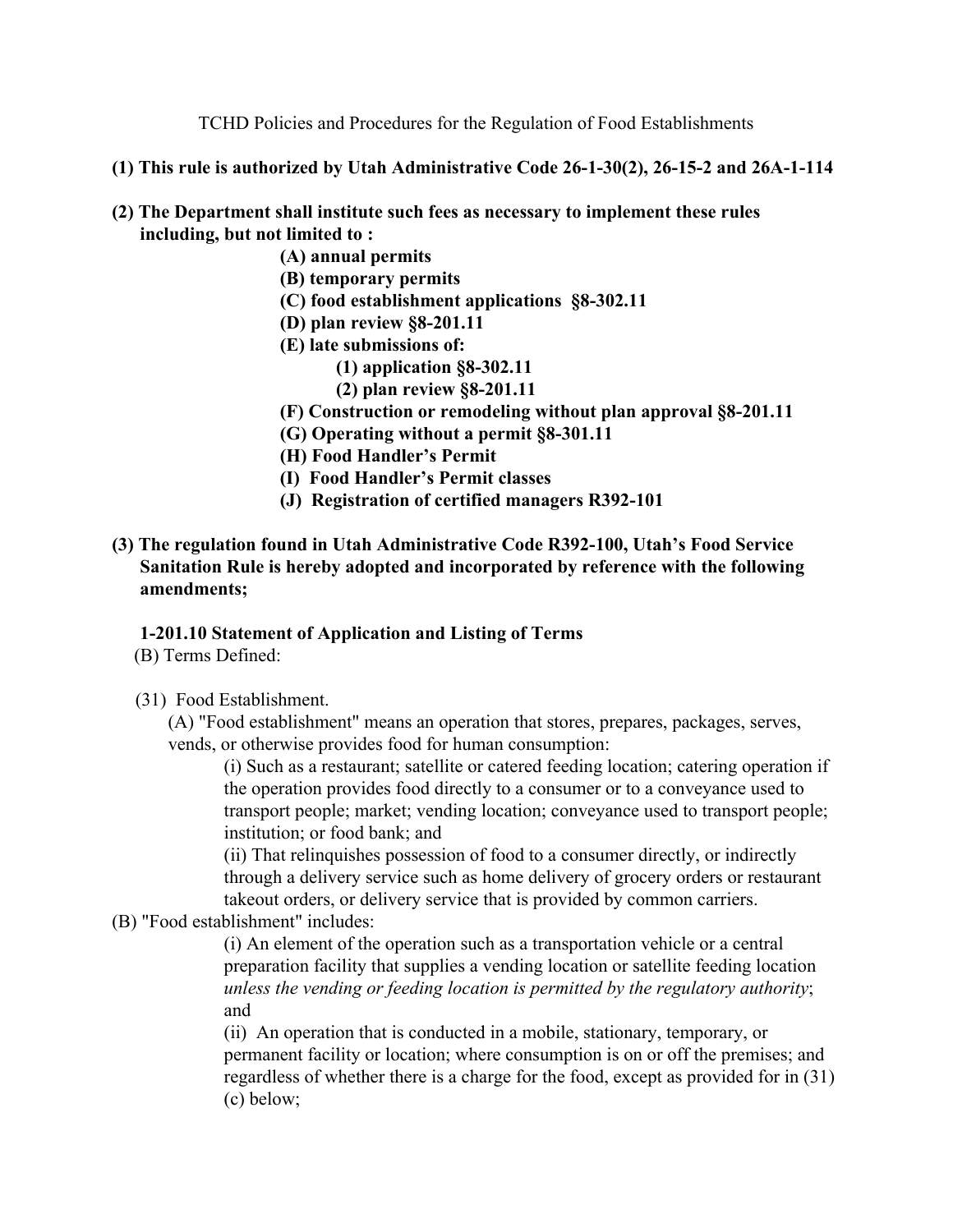(C) "Food Establishment" does not include:

(i) An establishment that offers only prepackaged foods that are not potentially hazardous;

(ii) A produce stand that only offers whole, uncut fresh fruits and vegetables;

(iii) A food processing plant;

(iv) A private home where food is prepared or served for private family, religious, or charitable functions where the public is not invited;

(v) The premises of a church, temple or synagogue where food is normally prepared or served only for private family, religious or charitable functions to which the public (other than members of the church, temple, or synagogue) is not invited;

(vi) Deleted;

(vii) A private home that receives catered or home-delivered food; or

**(viii) A noncommercial affair providing foods with a water activity level of 0.85 or less and where a bright colored placard is conspicuously placed stating, "The baked goods (or other particular food) displayed have been prepared in a private home or kitchen not inspected or regulated by TriCounty Health Department."**

**(**ix) An institutional operation with a homestyle common dining area which is licensed for no more than 12 individuals such as a : daycare, retirement home, shelter, long term care facility, custodial youth home, etc.

## **8-201.11 When Plans Are Required.**

A permit applicant or permit holder will submit, to the regulatory authority, properly prepared plans and specifications for review **and consideration for approval in conjunction with the approved fee 30 days prior to:**

(A) The construction of a food establishment;

(B) The conversion of an existing structure for use as a food establishment; or

(C) The remodeling of a food establishment or a change of type of food establishment or food operation as specified in ¶8-302.14(C) if the regulatory authority determines that plans and specifications are necessary to ensure compliance with this Code.

## **8-201.15 Regulatory Response to Plan/HACCP Plan Submissions**

**The regulatory authority shall provide a written response to plans submitted as required in §8-201.11 or HACCP Plans submitted as required in §8-201.13. The response shall include, but not be limited to:**

**(A) A statement of approval; or**

**(B) A statement of non-approval including the rationale for non-approval.**

## **8-302.11 Timely Application Submission Before Proposed Opening.**

An applicant shall submit an application in conjunction with the approved fee for:

(A) **A Food Establishment Permit at least 30 calendar days before the date planned**

**for opening a food establishment or the expiration date of the current permit for an**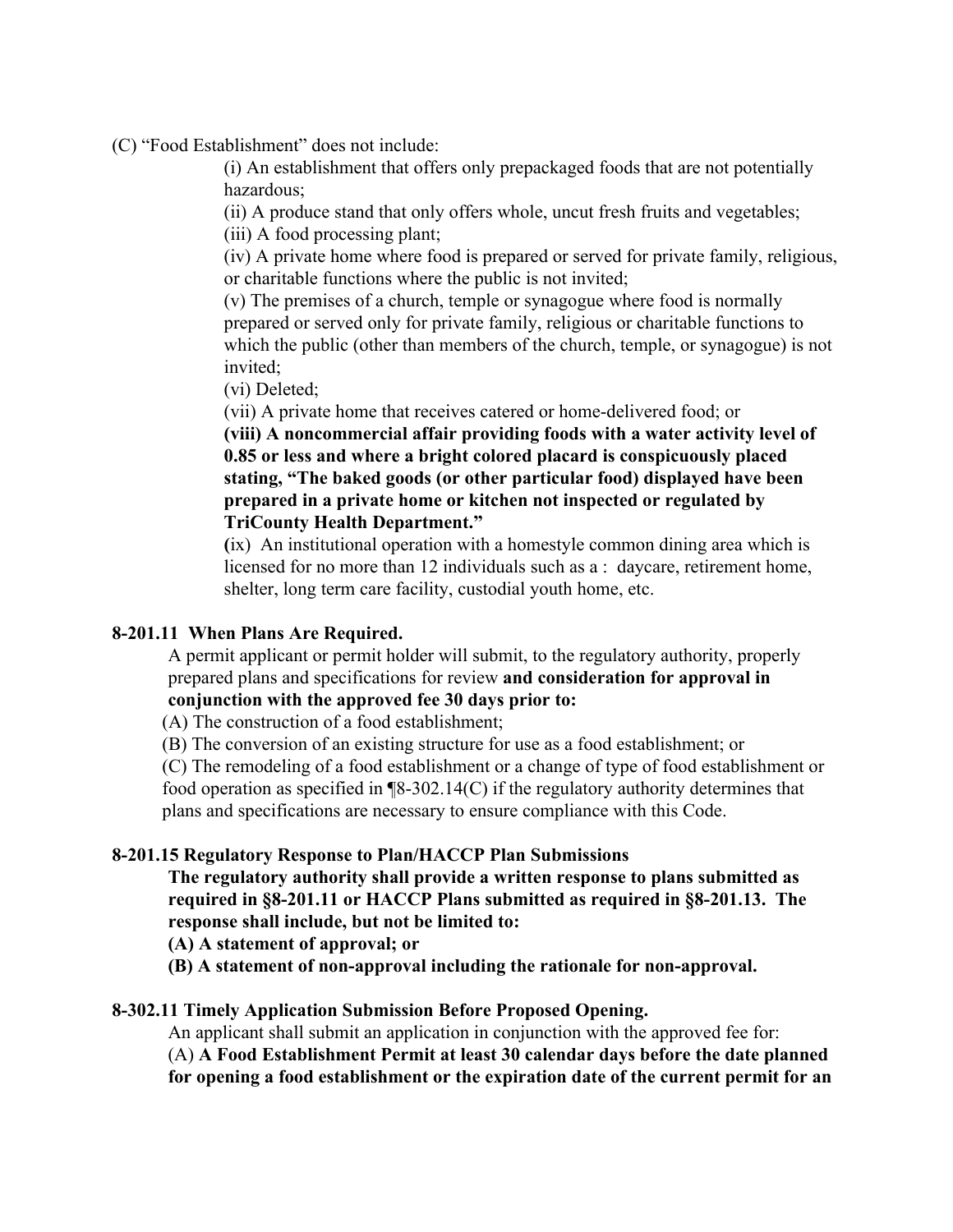**existing facility; (except that a new application need not be submitted if all information remains unchanged from the previous submitted application)** (B) **A Temporary Food Establishment Permit at least 10 days prior to the intended date of operation.**

### **8-402.40 Inspection Order to Gain Access.**

If denied access to a food establishment for an authorized purpose and after complying with § 8-402.20, the regulatory authority may issue, or apply for the issuance of, an inspection order to gain access as provided under law **and may summarily suspend the food establishment permit for failure to comply with ¶8-304.11(f).**

### **8-601-10 Food Safety Manager Certification**

**To be registered as a Certified Food Safety Manager, in accordance with Utah Administrative Code 26-15A within the jurisdiction of TriCounty Health Department, the person seeking to become a certified manager shall submit:**

- **(A) a completed application**
- **(B) the approved fee**
- **(C) Documentation in the department's prescribed format indicating a passing score on an exam approved under R392-101-5.**

#### **8-602.10 Food Handler Permits**

**All persons working in a food establishment are required to have displayed on the premises a food handler's permit if such persons:**

- **(A) serve food**
- **(B) handle food**
- **(C) prepare food**
- **(D) wash dishes or food wares or**
- **(E) clean any portion of the premises where A,B,C or D take place.**

#### **8-602.11 Permit Required within 30 Days**

 **An individual required to obtain a Food Handler's Permit under R392-100-8-602-10 shall obtain such permit within 30 days of employment and (A) The Food Handler's Permit shall be submitted to the person in charge as is responsible under 2-103.11 and**

**(B) thereafter such permit shall be submitted biennially.**

**8-602.12 Unlawful Employment by a Food Establishment**

**It shall be unlawful for a food establishment to maintain employment of an individual in a capacity required to have a food handler's permit under §8-602.10 after 30 days without a food handler's permit.**

#### **8-602.13 Unlawful Employment by an Individual**

**It shall be unlawful for any individual to continue in any capacity requiring a food handler's permit as in § 8-602.10 beyond 30 days without a food handler's permit.**